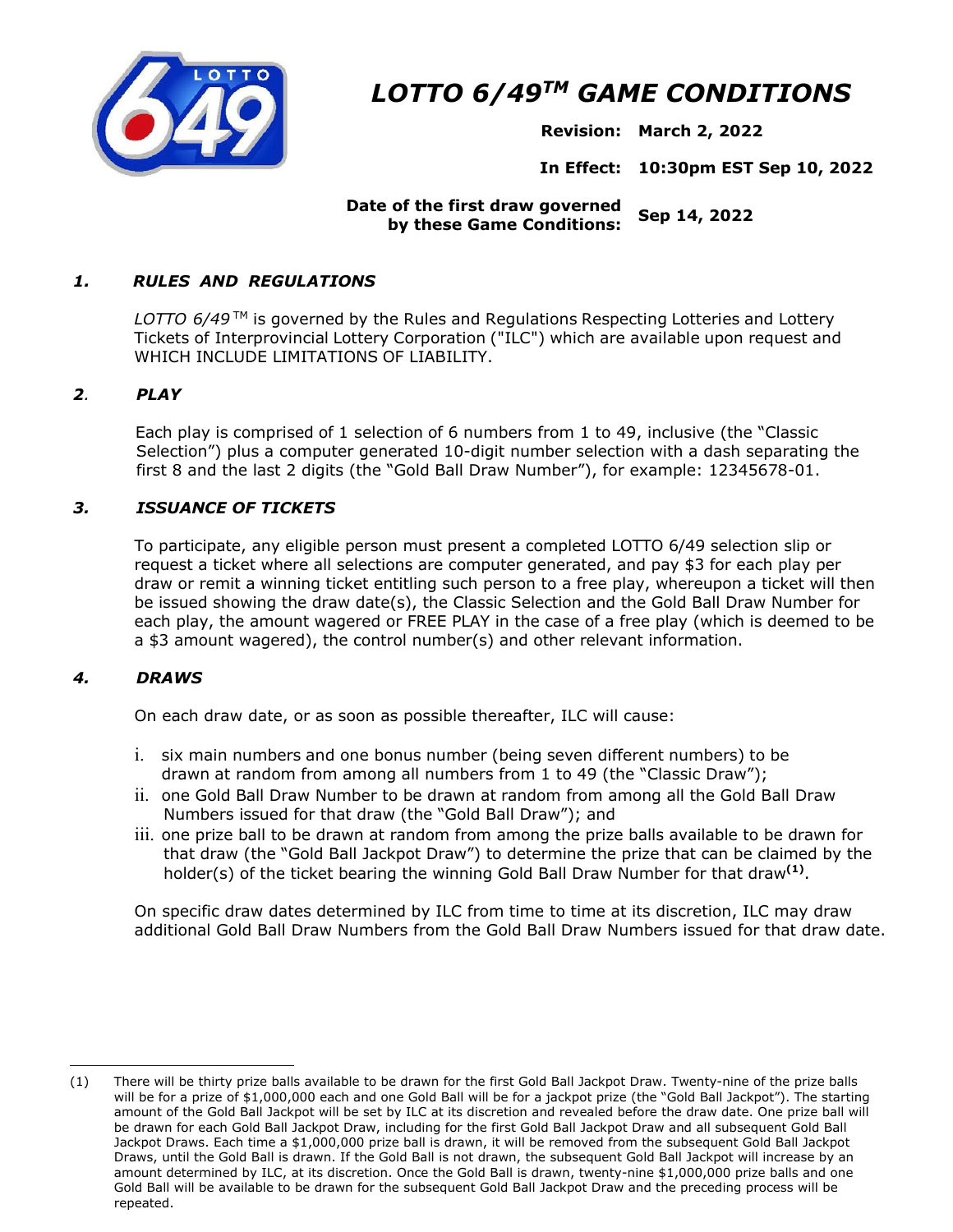

#### **WINNING SELECTIONS**

a) Classic Draw

Winning selections as a result of any Classic Draw are determined as follows:

# *WINNING*

*SELECTION CONSISTS OF*

| 6/6    | the six main numbers                                            |
|--------|-----------------------------------------------------------------|
| $5/6+$ | any five main numbers and the bonus number                      |
| 5/6    | any five main numbers and one other number*                     |
| 4/6    | any four main numbers and two other numbers* OR                 |
|        | any four main numbers, the bonus number and one other number*   |
| 3/6    | any three main numbers and three other numbers* OR              |
|        | any three main numbers, the bonus number and two other numbers* |
| $2/6+$ | any two main numbers, the bonus number and three other numbers* |
| 2/6    | any two main numbers and four other numbers*                    |
|        |                                                                 |

- \* "other number" means any number which has not been drawn.
- b) Gold Ball Draw

A winning selection as a result of any Gold Ball Draw is determined where all the digits of such selection correspond in the same order to those of the Gold Ball Draw Number drawn.

#### *6. WINNING TICKETS*

Any valid ticket for any draw bearing any winning selection of such draw is a winning ticket and entitles its holder(s) to claim, for each such winning selection, a prize calculated in accordance with Section 7 hereof.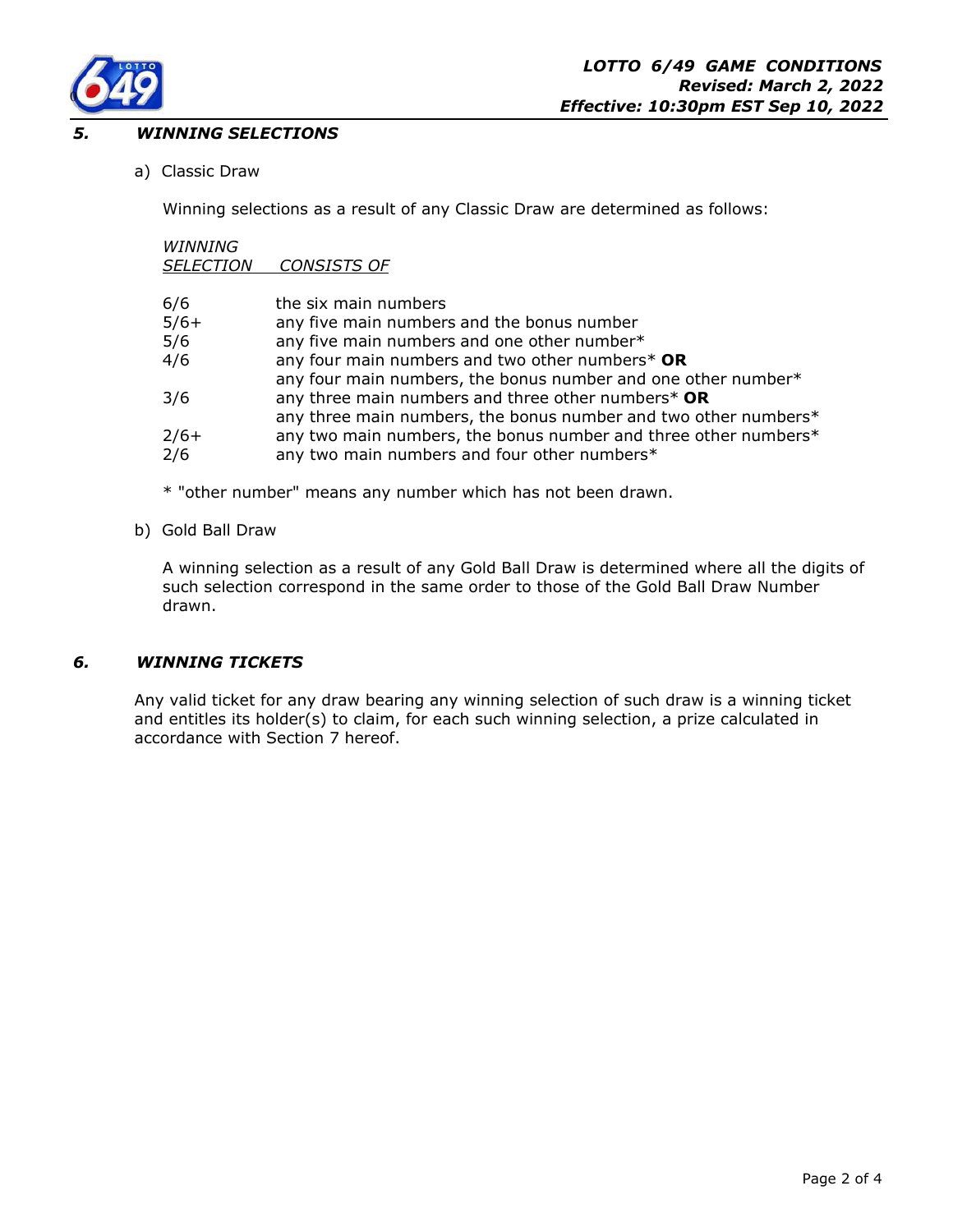

#### *7. PRIZES*

Subject to Sections 8 and 9, prizes arising from the Classic Draw are determined as follows:

| WINNING<br><b>SELECTION</b>                  | <b>POOL</b>                                                                                                                                             | <b>PRIZE</b>                                                                                                                     |
|----------------------------------------------|---------------------------------------------------------------------------------------------------------------------------------------------------------|----------------------------------------------------------------------------------------------------------------------------------|
| 6/6<br>$5/6+$<br>5/6<br>4/6<br>3/6<br>$2/6+$ | Fixed<br>32.15% of the Pools Fund <sup>(2)</sup><br>13.5% of the Pools Fund <sup>(2)</sup><br>54.35% of the Pools Fund <sup>(2)</sup><br>Fixed<br>Fixed | Share of \$5,000,000 (2) (3)<br>Share of Pool <sup>(4)</sup><br>Share of Pool (4)<br>Share of Pool <sup>(4)</sup><br>\$10<br>\$5 |
| 2/6                                          | Fixed                                                                                                                                                   | free play                                                                                                                        |

After each draw, ILC allocates for the payment of prizes \$1.44 for every play recorded on the computer system of any of its Regional Marketing Organizations for that draw to prize funds as follows:

- (A) \$0.89 is allocated to the "Draw Fund" to fund the payment of (i) the "Gold Ball Jackpot Draw Prize" as defined below; (ii) the \$5,000,000 Classic Draw 6/6 category Prize (the "Classic Jackpot"); and (iii) any additional special draw prizes which ILC may at its discretion offer from time to time.
- (B) \$0.55 is allocated to the "Prize Fund" and a "Pools Fund" is determined by deducting from the Prize Fund an amount equal to the total amount payable as prizes on the 3/6, 2/6+ and 2/6 winning selections. The amount deemed payable as a prize on each 2/6 winning selection (free play) is \$1.44.

Subject to Section 9, the holder(s) of the winning ticket for the Gold Ball Draw is entitled to claim a prize (the "Gold Ball Jackpot Draw Prize") of either a) \$1,000,000 or b) the Gold Ball Jackpot, depending on the prize ball drawn as a result of the Gold Ball Jackpot Draw.

#### *8. PRIZE CALCULATION*

For the 6/6 category, if there is more than one winning selection, the amount of each prize is calculated by dividing \$5,000,000 by the number of winning selections in that category provided that cents are increased to the next \$0.10 (e.g. \$1,666,666.67 is rounded up to \$1,666,666.70).

For the 5/6+, 5/6 and 4/6 categories, the amount of each prize is calculated by dividing the dollar amount of that category's Pool by the number of winning selections in that category provided that cents under \$0.05 are reduced to \$0.00 (e.g. \$2,726.34 is rounded down to \$2,726.30) and cents \$0.05 and over are increased to \$0.10 (e.g. \$2,726.38 is rounded up to \$2,726.40).

For 3/6, 2/6+ and 2/6 categories, the Prizes are fixed as set out in Section 7.

<sup>(2)</sup> If there is no winning selection in any one or more of the 6/6, 5/6+, 5/6 or 4/6 categories of a Classic Draw, the amount of the Prize or the Pool, as applicable, for each of those said categories for which there is no winning selection for that draw will be allocated to the funding of prizes for subsequent Classic Draws and/or Gold Ball Jackpot Draws, at ILC's discretion.

<sup>(3) &</sup>quot;Share of \$5,000,000" means an amount calculated by dividing \$5,000,000 by the number of winning selections in the 6/6 category.

<sup>(4) &</sup>quot;Share of Pool" means, with reference to each category of winning selections in the 5/6+, 5/6 and 4/6 categories, an amount calculated by dividing the dollar amount of the Pool, for that category, by the number of winning selections in that category.